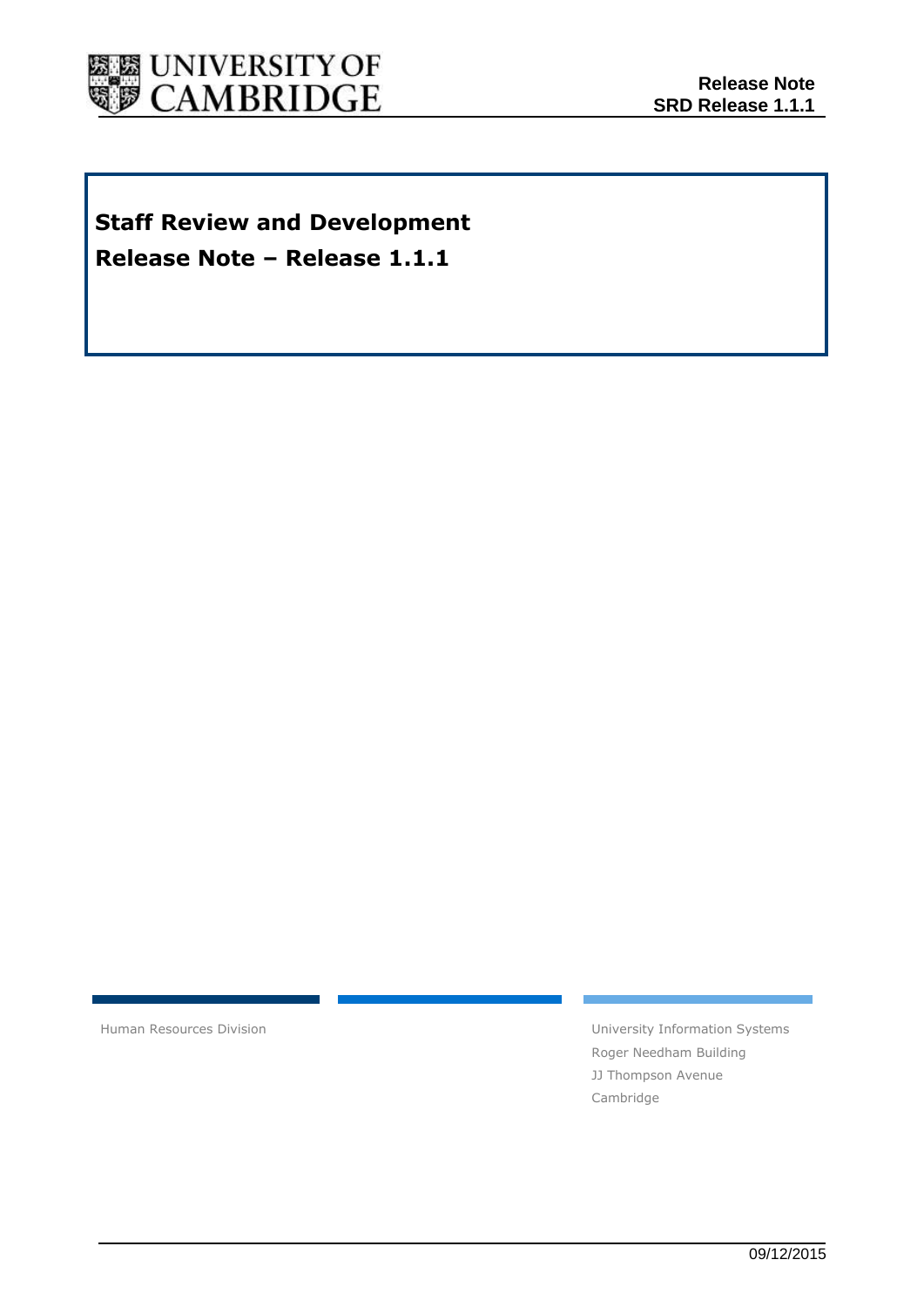

# <span id="page-1-0"></span>**CONTENTS**

| 1.                |  |
|-------------------|--|
| 1.1<br>1.2<br>1.3 |  |
|                   |  |
|                   |  |
|                   |  |
|                   |  |
|                   |  |
|                   |  |
|                   |  |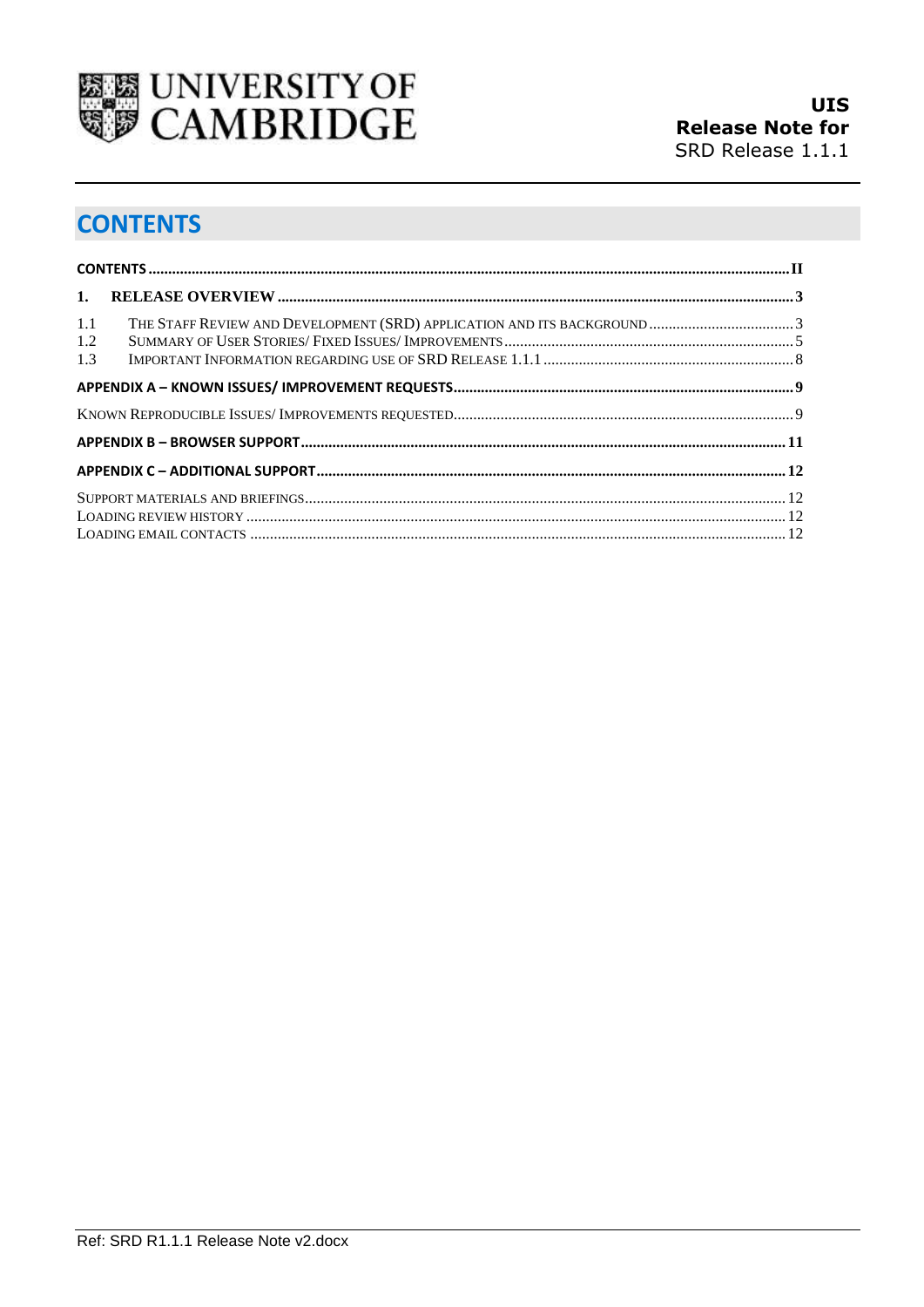

## <span id="page-2-0"></span>**1. Release Overview**

#### <span id="page-2-1"></span>**1.1 The Staff Review and Development (SRD) application and its background**

The purpose of the overall Staff Review and Development (SRD) Scheme is to enhance work effectiveness and facilitate career development.

It is a framework scheme, which means that institutions have the flexibility to provide their own guidance in line with the basic framework.

In order to support the scheme, the development of an online SRD support system was proposed. The project has three distinct phases:

- Stage One Staff Review and Development administration;
- Stage Two Completion of the review document; and
- Stage Three Fully integrated recording of development needs.

The goals of the first release in September 2015 were to:

- Increase the efficiency of the administration of Staff Review and Development in the University; and
- Compliment (and run in parallel with) the programme of cultural change to fully embed Staff Review and Development within the University.

Release one therefore focused on:

- The accurate and efficient recording of probationary and SRD review information;
- Replacing the use of CHRIS for recording review outcomes; and
- The generation of reminders for review activities such as face-to-face meetings.

It provided the initial building blocks for the wider talent management objectives outlined in the above. Highlights of Release one included:

For Departmental Administrators:

- The ability to set-up review arrangements for their department;
- The ability to update arrangements when a reviewer or employee moves;
- The ability to assign additional people to the Head of Department or Departmental Administrator roles; and
- The ability to set-up links to local scheme guidance so that it can be displayed to employees with a particular job type within the department.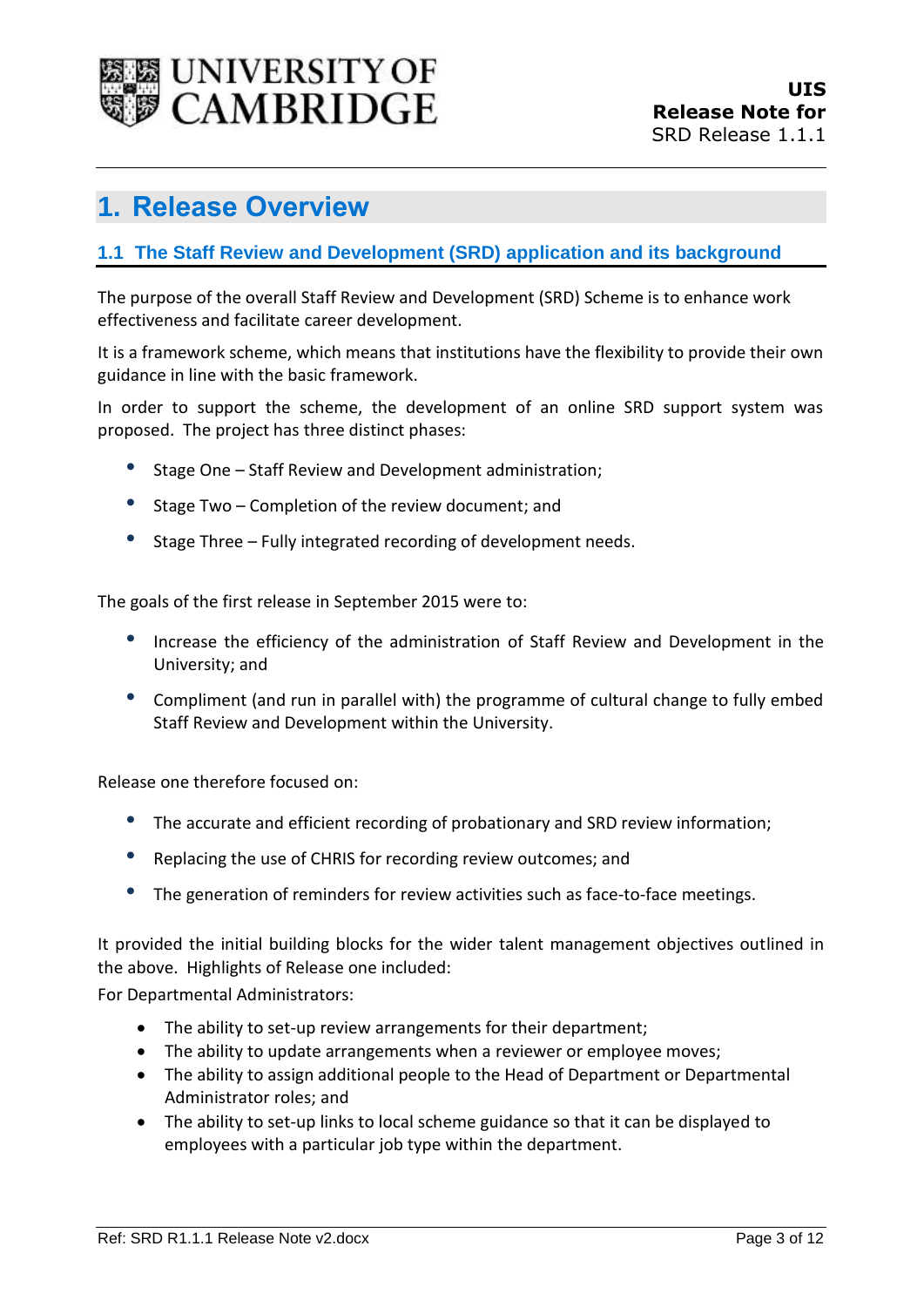

For Reviewers and Employees:

- The ability to record a review;
- The ability to upload and store documentation related to the review;
- The ability to record training requirements so that these can be reported by the department for planning purposes; and
- The ability for the reviewer and employee to sign off the review.

For Heads of Department/ Institution:

- The ability to see an accurate, up-to-date list of completed reviews;
- The ability to see the review details and documents for a completed review;
- The ability to dismiss a review record from the list once read; and
- Reporting on outstanding reviews and training requirements for the department.

Release 1.1.1 builds upon this functionality by addressing some of the issues raised in briefings and committees and by fixing some of the problems that were raised during initial use of the system.

You can logon to the SRD application using Raven at:

<http://hrsystems.admin.cam.ac.uk/srd-webapp>

Further information can be found on the HR Systems pages at:

[http://www.hrsystems.admin.cam.ac.uk/systems/systems-overview/staff-review-and](http://www.hrsystems.admin.cam.ac.uk/systems/systems-overview/staff-review-and-development-srd)[development-srd](http://www.hrsystems.admin.cam.ac.uk/systems/systems-overview/staff-review-and-development-srd)

To find out more about this project, including details of forthcoming training sessions, you can also contact [Anna.Crichton@admin.cam.ac.uk.](mailto:Anna.Crichton@admin.cam.ac.uk)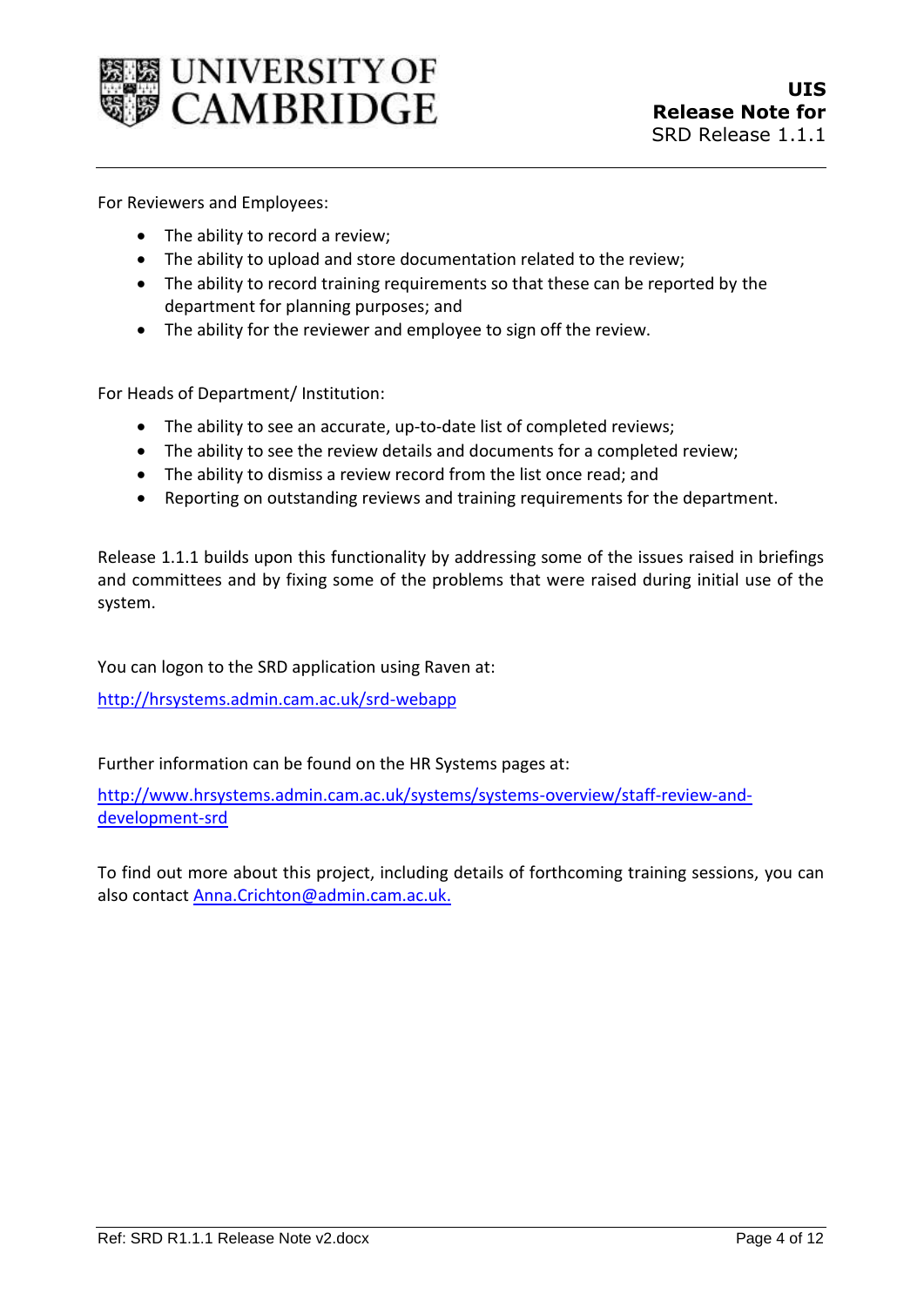

### **1.2 Summary of User Stories/ Fixed Issues/ Improvements**

This list shows the user stories delivered in this release along with issues fixed and improvements implemented as a result of feedback.

<span id="page-4-0"></span>

| <b>Key</b>     | <b>Summary</b>                                                                                                                                                                                                                                                      | <b>Priority</b> | <b>Type</b> | <b>Status</b> |
|----------------|---------------------------------------------------------------------------------------------------------------------------------------------------------------------------------------------------------------------------------------------------------------------|-----------------|-------------|---------------|
| <b>SRD-227</b> | Typo on Head of Department page                                                                                                                                                                                                                                     | Minor           | <b>Bug</b>  | Closed        |
| <b>SRD-226</b> | Memory usage issues                                                                                                                                                                                                                                                 | Major           | <b>Bug</b>  | Closed        |
| <b>SRD-223</b> | Incorrect validation on selecting department                                                                                                                                                                                                                        | Major           | <b>Bug</b>  | Closed        |
| <b>SRD-222</b> | Wording change to employees                                                                                                                                                                                                                                         | Trivial         | <b>Bug</b>  | Closed        |
| <b>SRD-221</b> | As a departmental admin it would be useful to see some high level statistics about reviews in my<br>department so that I have an overview of what needs to be done.                                                                                                 | Major           | Story       | Closed        |
| <b>SRD-220</b> | As a DA I want the system to show some text to warn me that an email will be sent to both<br>employee and reviewer when an arrangement is set up so that I am not surprised when people<br>start getting emails!                                                    | Major           | Story       | Closed        |
| <b>SRD-218</b> | Super user DA calendar doesn't go past 2015                                                                                                                                                                                                                         | Major           | <b>Bug</b>  | Closed        |
| <b>SRD-217</b> | As a report writer I would like to have access to the following fields:<br>PARTY_ID on CHRIS_ORG_UNIT<br>POSITION_ID on CHRIS_POSITION<br>PERSON_ID on CHRIS_PEOPLE<br>So that I can join CHRIS data reliably and quickly when creating reports for the SRD project | Major           | Story       | Closed        |
| <b>SRD-216</b> | On the HoD page, the overdue (i) doesn't always display (screenshot)                                                                                                                                                                                                | Major           | <b>Bug</b>  | Closed        |
| <b>SRD-214</b> | When setting up a review arrangement, if the employee is reviewed by someone else you get a<br>message, "Currently reviewed by" text. If the mouse is over this part of the text when you click<br>it doesn't do anything                                           | Minor           | <b>Bug</b>  | Closed        |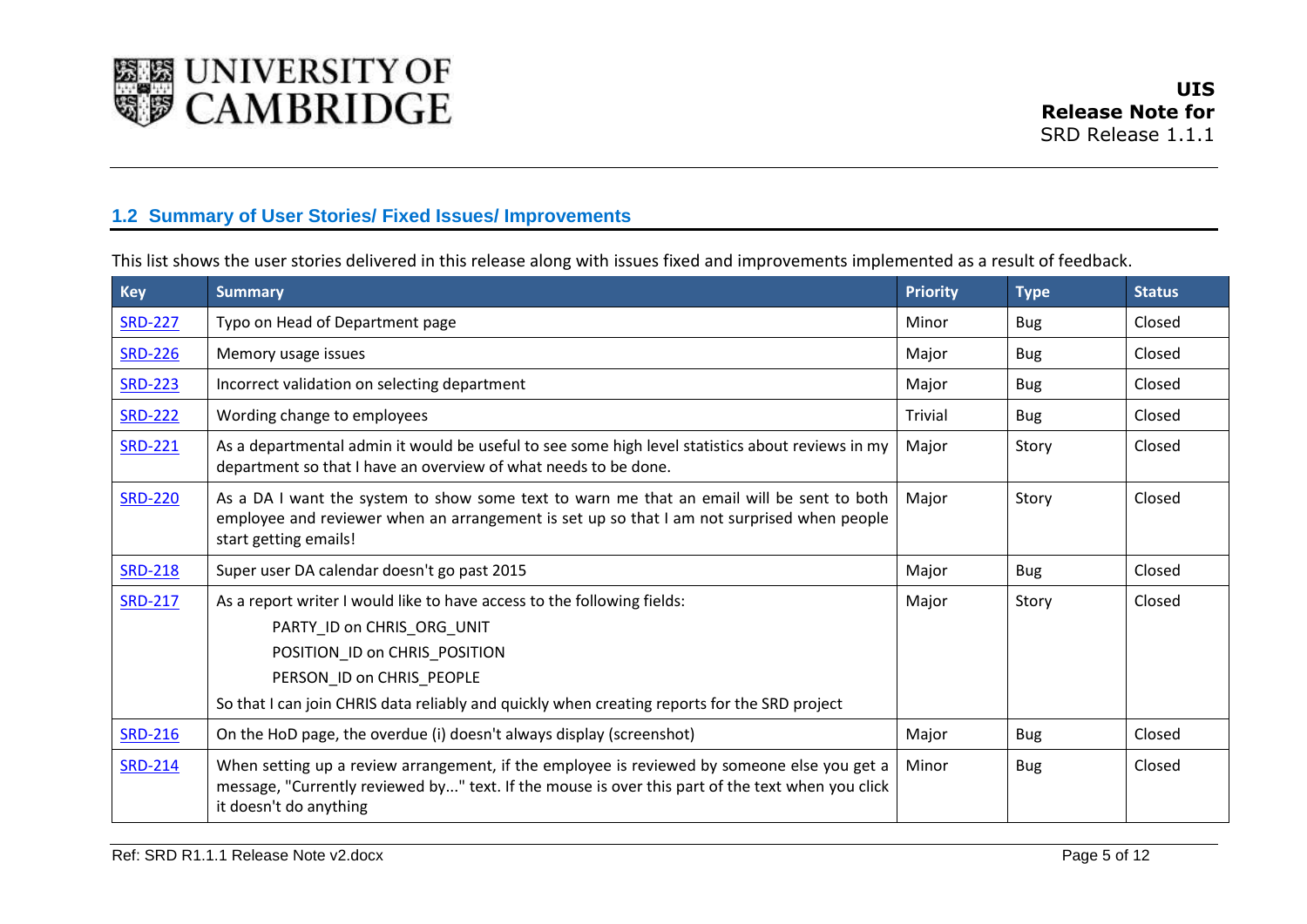

| <b>Key</b>     | <b>Summary</b>                                                                                                                                                                                                                                                           | <b>Priority</b> | <b>Type</b> | <b>Status</b> |
|----------------|--------------------------------------------------------------------------------------------------------------------------------------------------------------------------------------------------------------------------------------------------------------------------|-----------------|-------------|---------------|
| <b>SRD-213</b> | The filters in the Delegate Departmental Administrator page are not working properly                                                                                                                                                                                     | Major           | <b>Bug</b>  | Closed        |
| <b>SRD-212</b> | Review indexes and foreign key constraints in database                                                                                                                                                                                                                   | Major           | Story       | Closed        |
| <b>SRD-211</b> | As a reviewer or reviewee I don't want the next review due date to be written to my<br>arrangement until both the reviewer and reviewee has signed off                                                                                                                   | Major           | Story       | Closed        |
| <b>SRD-209</b> | When adding or removing a delegate via Super users -> Delegate Departmental Admin the table<br>doesn't auto update so you have to manually refresh to see the changes                                                                                                    | Major           | <b>Bug</b>  | Closed        |
| <b>SRD-208</b> | When uploading a file from IE9 the filename contains the entire original path of the file                                                                                                                                                                                | Major           | <b>Bug</b>  | Closed        |
| <b>SRD-198</b> | When picking the next review date (screenshot), if you leave the field blank and click OK it just<br>returns you to the previous page (Cancel button function). This button should bring up the<br>validation for the next review date and only work once this is filled | Minor           | <b>Bug</b>  | Closed        |
| <b>SRD-189</b> | Upload info (i) doesn't always display                                                                                                                                                                                                                                   | Minor           | <b>Bug</b>  | Closed        |
| <b>SRD-188</b> | DA Completed Reviews search doesn't function well                                                                                                                                                                                                                        | Minor           | <b>Bug</b>  | Closed        |
| <b>SRD-187</b> | Incorrect sign off status in pop up display. This view shows the statement, 'Signed off on<br>reviewer's behalf' with the CRSID, however this review was not signed off on their behalf, it was<br>actually signed off by the reviewer                                   | Major           | <b>Bug</b>  | Closed        |
| <b>SRD-177</b> | As a DA I would like to be able to see a list (and search within it) of leavers for the department                                                                                                                                                                       | Major           | Story       | Closed        |
| <b>SRD-175</b> | Under the Head of Department Overview section, if the list is longer than the first page when<br>you select the next page the list doesn't change                                                                                                                        | Major           | <b>Bug</b>  | Closed        |
| <b>SRD-173</b> | As the department lists are so long it would be nice if there was a super user search option as<br>well to make it more usable when delegating departmental admins                                                                                                       | Major           | Story       | Closed        |
| <b>SRD-172</b> | On the 'My reviews' page if you have multiple drop down lists of reviews if you open up a drop<br>down and then click on 'View review' the page changes back to the default view rather than the                                                                         | Trivial         | <b>Bug</b>  | Closed        |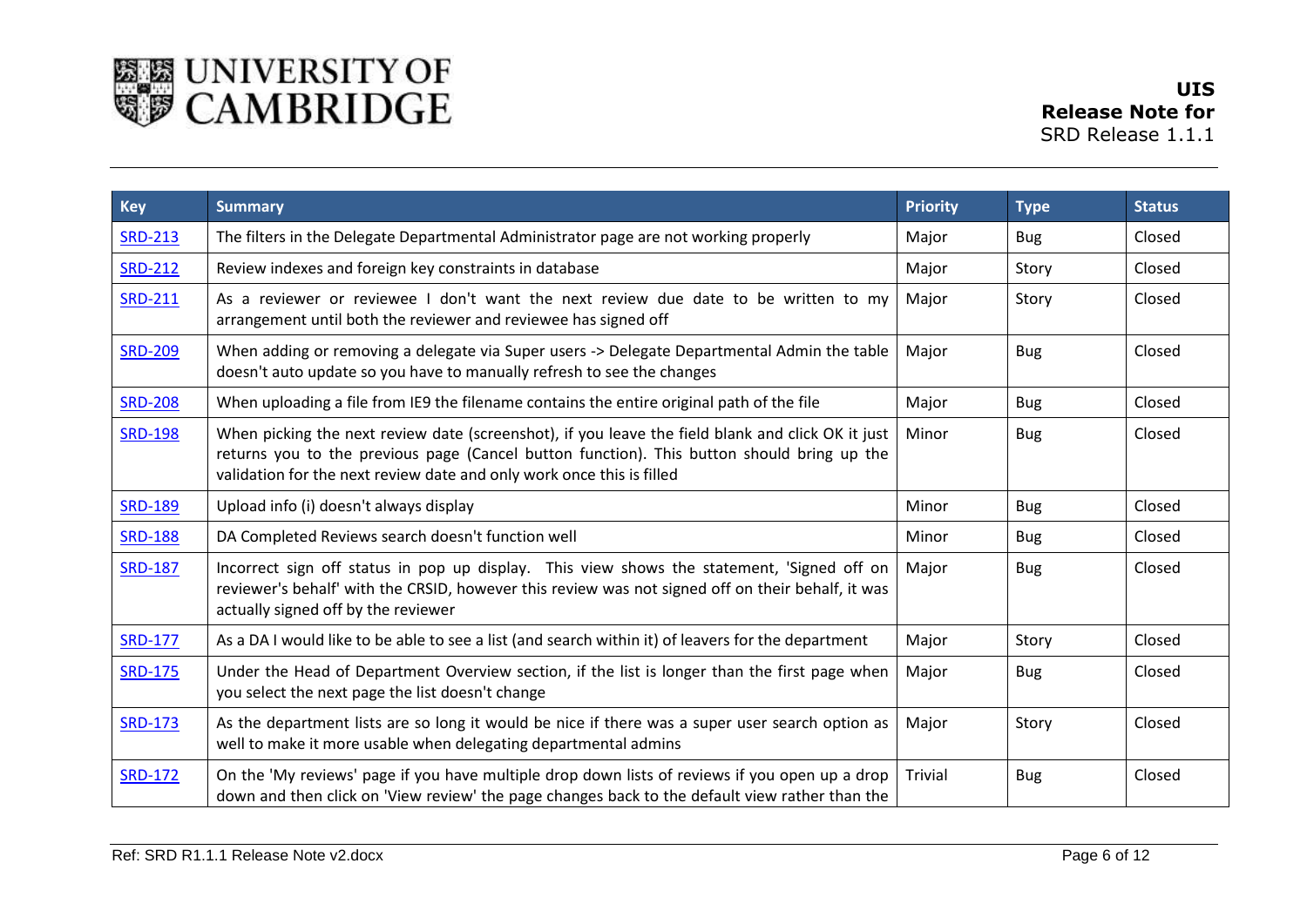

| <b>Key</b>     | <b>Summary</b>                                                                                                                                                                                                                                                                     | <b>Priority</b> | <b>Type</b> | <b>Status</b> |
|----------------|------------------------------------------------------------------------------------------------------------------------------------------------------------------------------------------------------------------------------------------------------------------------------------|-----------------|-------------|---------------|
|                | previous state                                                                                                                                                                                                                                                                     |                 |             |               |
| <b>SRD-168</b> | Email template for completed review - Currently when the second person signs off the review<br>Major<br>(so that it's completed), the sign off email is sent to both parties which does not make sense as it<br>contains the line:                                                 |                 | Story       | Closed        |
|                | "Please log onto the Staff Review and Development system to sign off in order that this review<br>round can be completed."                                                                                                                                                         |                 |             |               |
|                | A new template is needed for when the review is complete                                                                                                                                                                                                                           |                 |             |               |
| <b>SRD-167</b> | Email template for sign off from DA. When a DA signs off a review on behalf of the employee or<br>reviewer it does not reflect this in the email. A new template is needed to say that the DA has<br>signed this off                                                               | Major           | Story       | Closed        |
| <b>SRD-153</b> | Need the ability to add the HoD by name as well as CRSid                                                                                                                                                                                                                           | Major           | Story       | Closed        |
| <b>SRD-151</b> | Request for a departmental default for review frequency of 1 or 2 years. This will allow<br>departments to have more rigorous review processes than the policy (which is two years).<br>1) DA will need to be able to set the default<br>2) This will then be used in calculations | Major           | Story       | Closed        |
| <b>SRD-148</b> | Add the ability to mark a training requirement as cancelled                                                                                                                                                                                                                        | Major           | Story       | Closed        |
| <b>SRD-147</b> | Add the ability to mark a training requirement as complete                                                                                                                                                                                                                         | Major           | Story       | Closed        |
| <b>SRD-141</b> | As a DA when I am transferring employers I want to be able to select from the list  so that I can<br>select a subset of employees to move to a new manager                                                                                                                         | Major           | Story       | Closed        |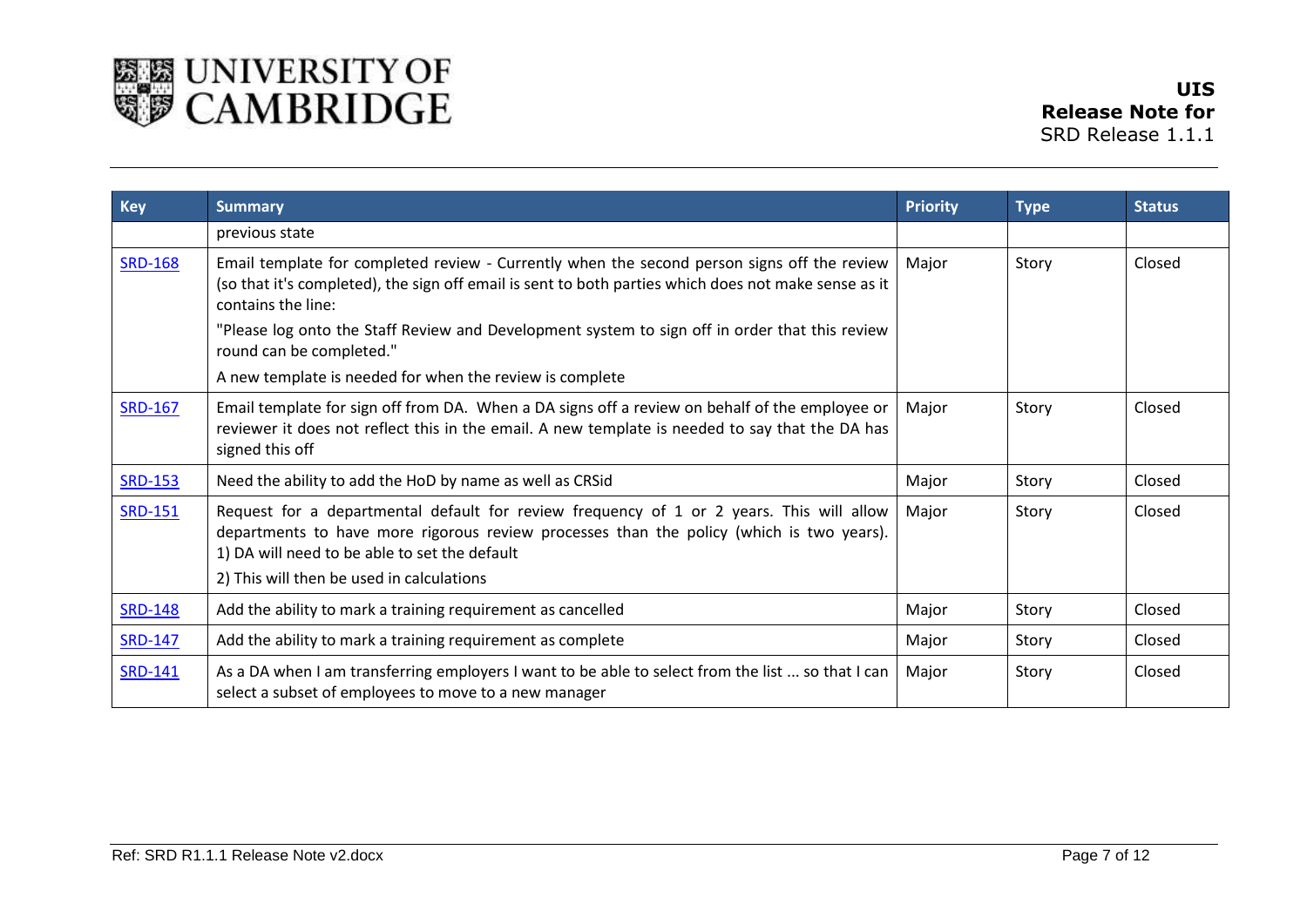

#### <span id="page-7-0"></span>**1.3 Important Information regarding use of SRD Release 1.1.1**

Adoption of the new system is voluntary and the CHRIS screen for recording reviews will remain available for the foreseeable future.

Similarly the existing appraisal burst reports will continue to be generated.

The new SRD application also provides burst reports which you will start to receive at the start of the following month once your department has started to enter review data.

A couple of technical notes:

- When using this release for the first time, please ensure that you clear down the cache of your internet browser. If you have been involved in usability testing, some final changes have been made to the interfaces and you may need to clear the relevant items in cache for this to take proper effect. If you are unsure how to do this please contact your local IT support staff.
- The appendices to this document list the supported browser versions for the application. If you are running a supported browser, but this is in compatibility mode then the application may still work but will not always function correctly or predictably. If you are unsure how to check the mode and update it for your type of browser then please contact your local IT support staff.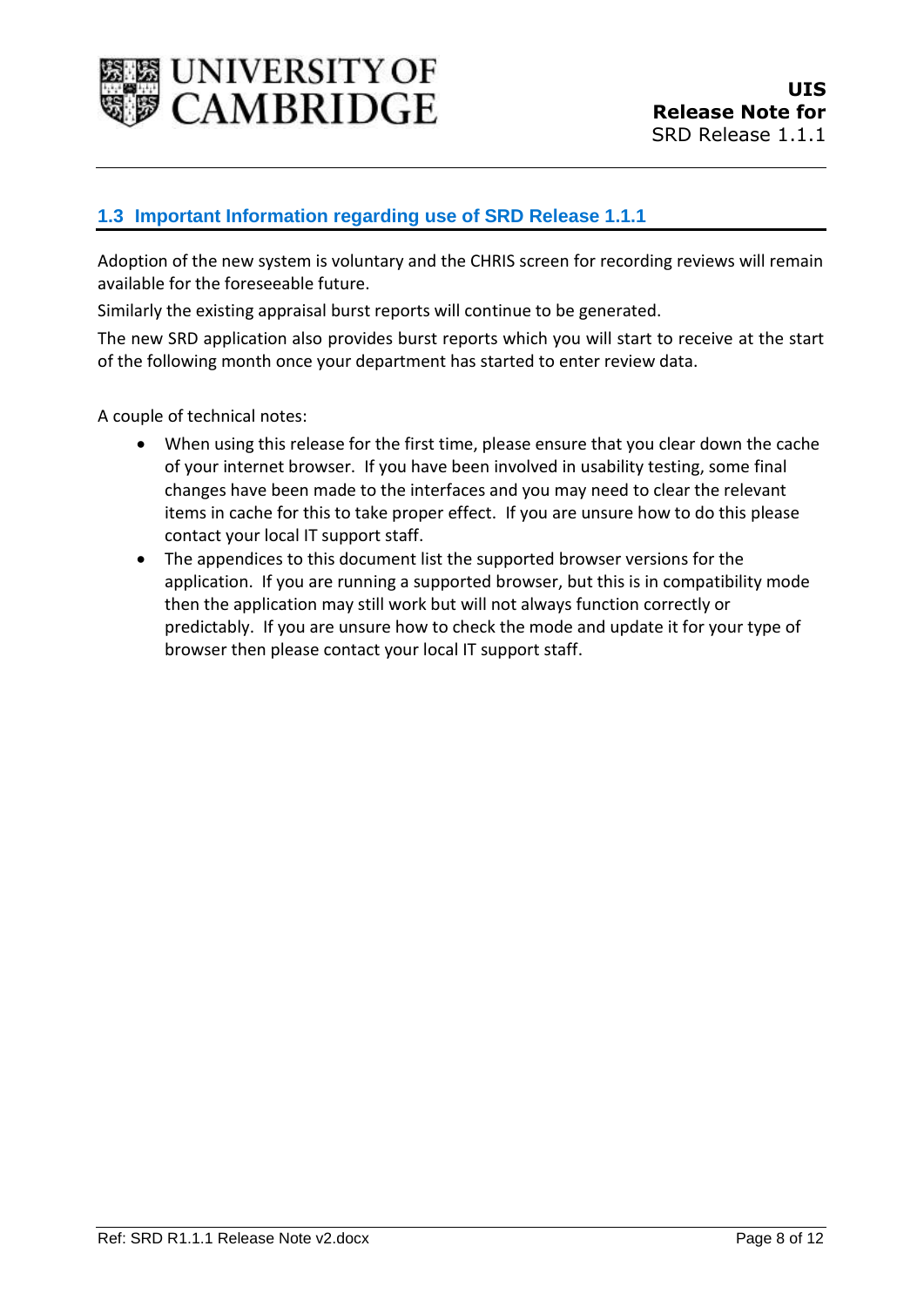

# **Appendix A – Known Issues/ Improvement Requests**

#### **Known Reproducible Issues/ Improvements requested**

|  |  | The following issues and suggested new features are listed for assessment in any future releases: |
|--|--|---------------------------------------------------------------------------------------------------|
|--|--|---------------------------------------------------------------------------------------------------|

<span id="page-8-1"></span><span id="page-8-0"></span>

| <b>Key</b>     | <b>Summary</b>                                                                                                                                                                                                                                                                                                                          | <b>Type</b> | <b>Status</b>          |
|----------------|-----------------------------------------------------------------------------------------------------------------------------------------------------------------------------------------------------------------------------------------------------------------------------------------------------------------------------------------|-------------|------------------------|
| <b>SRD-64</b>  | As a reviewer/reviewee I would like the recording of training outcomes to be integrated with the PPD<br>system so that training requirements are easier to report on and the training itself is easier to organise                                                                                                                      | Story       | Won't have (this time) |
| <b>SRD-83</b>  | Make the application mobile friendly as employees may want to access the system via mobile phone                                                                                                                                                                                                                                        | Story       | Won't have (this time) |
| <b>SRD-128</b> | As an employee with multiple jobs in different departments, all the guidance links are displayed in one<br>It would be nice if they could be split per department so I know which links relate to which<br>list.<br>department.                                                                                                         | Improvement | Won't have (this time) |
| SRD-142        | As a DA I need to be able to record a review to kick off the process for a manager or employee                                                                                                                                                                                                                                          | Story       | Won't have (this time) |
| <b>SRD-152</b> | Add a default next review date for departments. Some departments require all of their reviews to<br>occur in the same month each year and a default next review date for the department would allow<br>this:<br>1) DA to be able to enter the date and revise it each period<br>2) Data to be used in the next review date calculations | Story       | Won't have (this time) |
| SRD-154        | As a DA in a large department I want to be able to delegate DA ability to a sub group of employees<br>within my department so that the delegate DA sees only the list of employee reviews for which they<br>have responsibility                                                                                                         | Story       | Won't have (this time) |
| SRD-166        | Mandatory fields for review record outcome                                                                                                                                                                                                                                                                                              | Improvement | Won't have (this time) |
| <b>SRD-177</b> | IE9 not displaying button text                                                                                                                                                                                                                                                                                                          | Improvement | Won't have (this time) |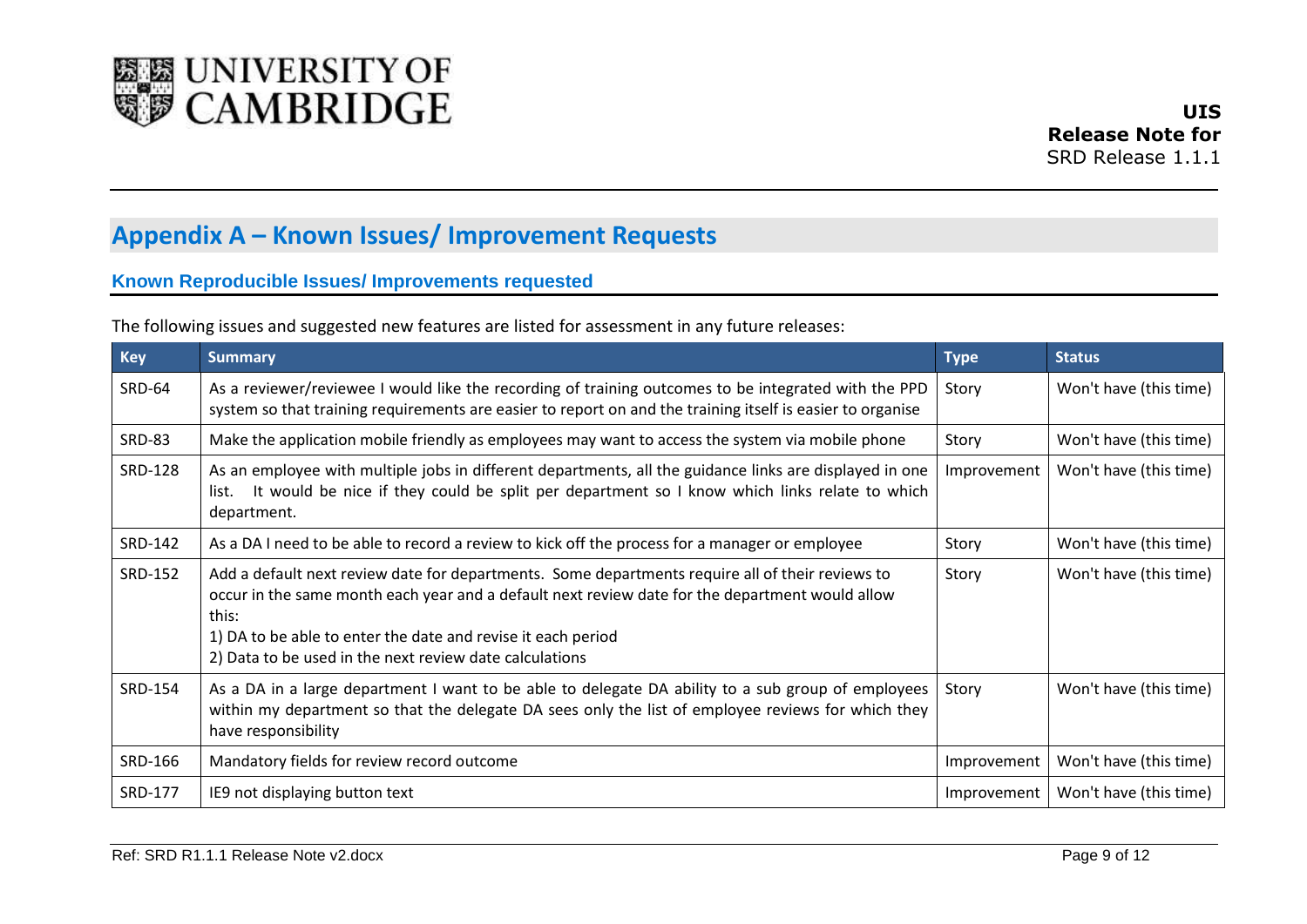

**UIS Release Note for**  SRD Release 1.1.1

| <b>Key</b> | <b>Summary</b>                                                                                                                                                                       | <b>Type</b> | <b>Status</b>          |
|------------|--------------------------------------------------------------------------------------------------------------------------------------------------------------------------------------|-------------|------------------------|
| SRD-189    | Upload info (i) doesn't always display                                                                                                                                               | Improvement | Won't have (this time) |
| RP-1090    | As a DA I would like probationary information to be fed back into CHRIS                                                                                                              | Story       | Won't have (this time) |
| RP-1125    | As a DA I want to be able to override the next review date                                                                                                                           | Story       | Won't have (this time) |
| RP-1127    | As a DA I want the system to generate a letter to confirm the end of probation so that I do not need to<br>key in the employee details into a word template                          | Story       | Won't have (this time) |
| RP-1129    | As a DA I want the uploaded documents to be unavailable to delegated DAs for viewing                                                                                                 | Story       | Won't have (this time) |
| RP-1131    | Some departments require all of their reviews to occur in the same month each year and a default next<br>review date for the department would allow this:                            | Story       | Won't have (this time) |
|            | 1) DA to be able to enter the date and revise it each period                                                                                                                         |             |                        |
|            | 2) Data to be used in next review date calculations                                                                                                                                  |             |                        |
| RP-1132    | As a DA in a large department I want to be able to delegate DA ability to a sub group of employees<br>within my department                                                           | Story       | Won't have (this time) |
| RP-1133    | As a DA I need to be able to record a review to kick off the process for a manager or employee                                                                                       | Story       | Won't have (this time) |
| RP-1135    | As an employee I wish that my training requirements displayed what job they relate to so that when I<br>have multiple jobs I can easily distinguish what training goes with what job | Story       | Won't have (this time) |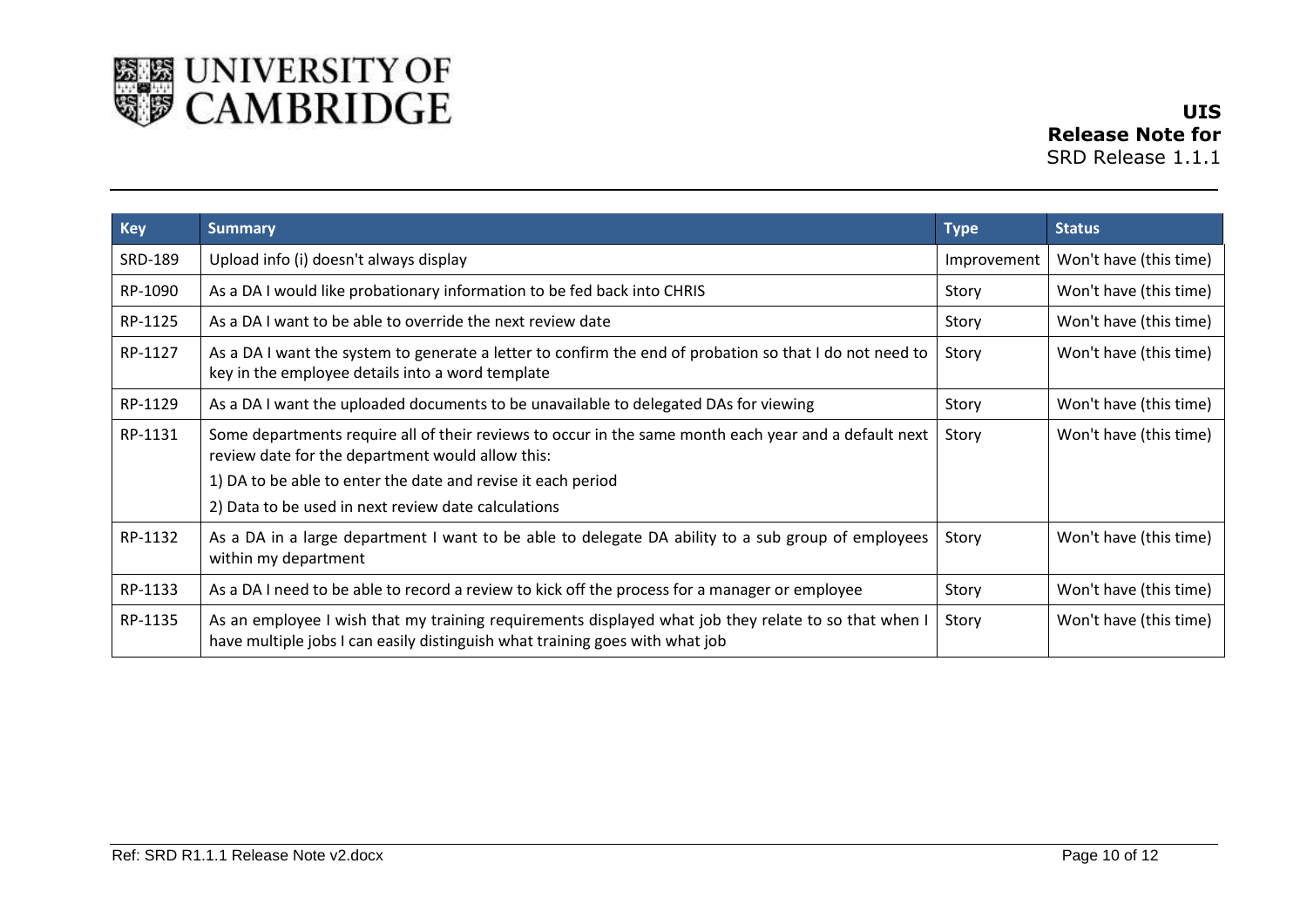

### <span id="page-10-0"></span>**Appendix B – Browser Support**

The following browsers are supported by the Staff Review and Development (SRD) application:

|                                     | <b>Windows</b>              |                |        |                | <b>MAC</b> |                     |
|-------------------------------------|-----------------------------|----------------|--------|----------------|------------|---------------------|
| Application                         | Internet<br><b>Explorer</b> | <b>Firefox</b> | Chrome | <b>Firefox</b> | Chrome     | Safari <sup>1</sup> |
| <b>Staff Review and Development</b> | V9+                         | $V36+$         | $V41+$ | $V36+$         | $V41+$     | 7+                  |

Note: that Front Motion Firefox is not supported although it is part of the standard installed desktop in some areas. If you are using Front Motion please contact your local IT support to arrange for an upgrade to a fully maintained version of the Firefox browser.

If you have any issues with the format or display of the application on these browsers then please contact your local IT support or you can contact the HR Systems Service Desk on CHRIS.Helpdesk@admin.cam.ac.uk for advice.

l

 $<sup>1</sup>$  Note that testing was performed on 8.0.5</sup>